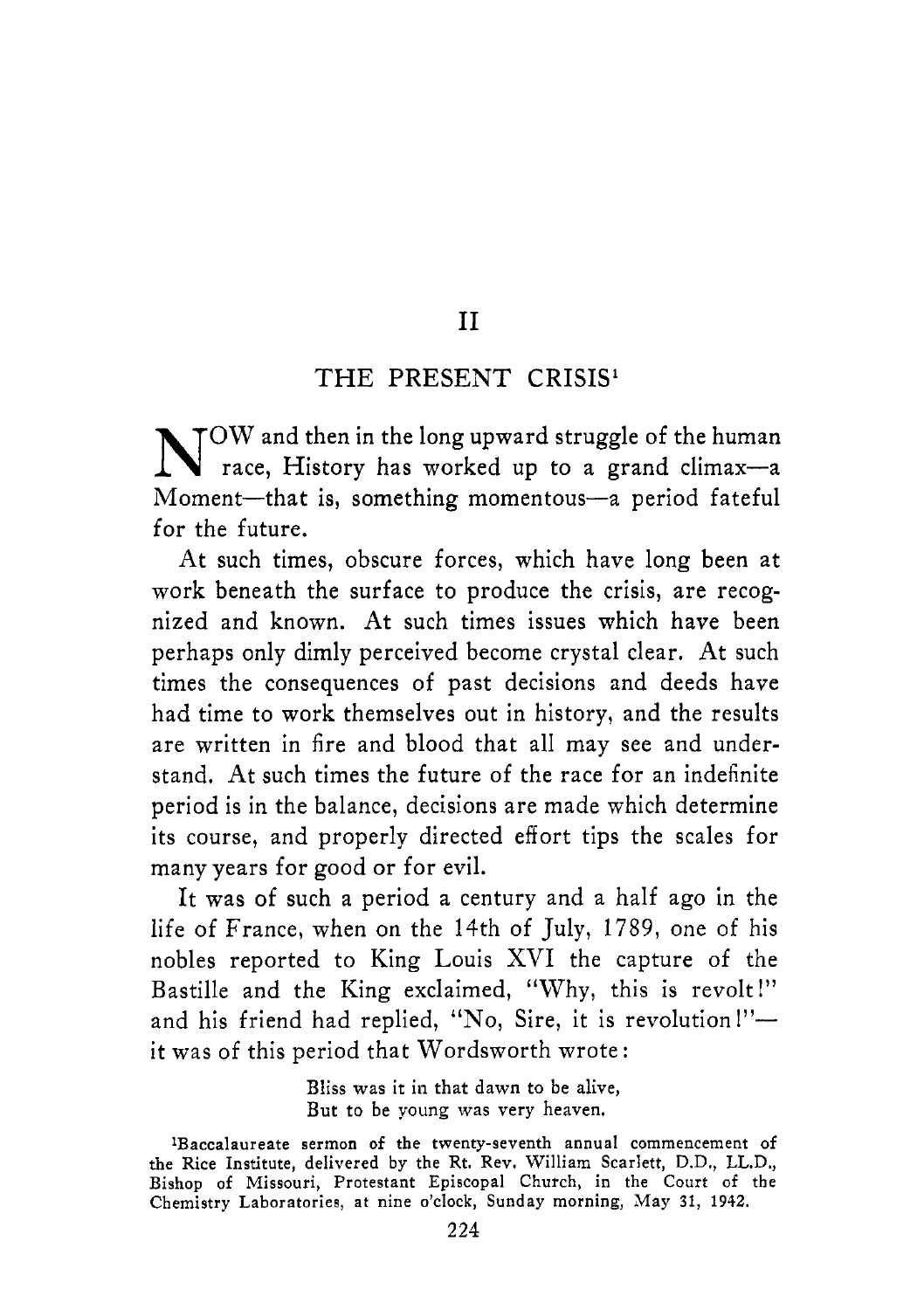And it was of such times in general that Jesus spoke so long ago: "There shall be signs in the sun and in the moon and in the stars, and upon the earth distress of nations with perplexity, , . . men's hearts failing them for fear and for looking after those things which are coming upon the earth. . . . When these things begin to come to pass, then look up and lift up your heads, for your redemption draweth nigh."

And in such Moments of History "Doomsday is here." The Judgment Day returns to earth. Men have to know where they stand. They must enter the Valley of Decision, come to grips with its basic issues, arrive at a conclusion, and stand up and be counted. Seen in the long perspective of the ages, these are the thrilling periods of history: "Bliss was it in that dawn to be alive." And so it was, in September, 1792, when at last the troops of the new French Republic repulsed the attack of the Allies, that Goethe entered in his diary: "From this place and this day dates a new epoch in the history of the world, and you will be able to say, 'I was there.'" (It would be disconcerting, however, to have to say, "I was there, but I was wrong!")

And now in this year 1942 such a Day has come again to earth. For where in history can one discover a time more fateful than this twenty-eighth year of the Second Thirty Years' War of history? This is no mere boundary dispute. This is no struggle for the temporary advantage of one nation or another. This is no battle for a place in the sun, nor even for the ethnographic union of a people, the Germans, since that unity had already been completed after Munich without battle, had they been content to let it rest there. The challenge today is as deep as any that history reveals. Now everything is in the balance. In these scales is being decided the direction of the future for generations.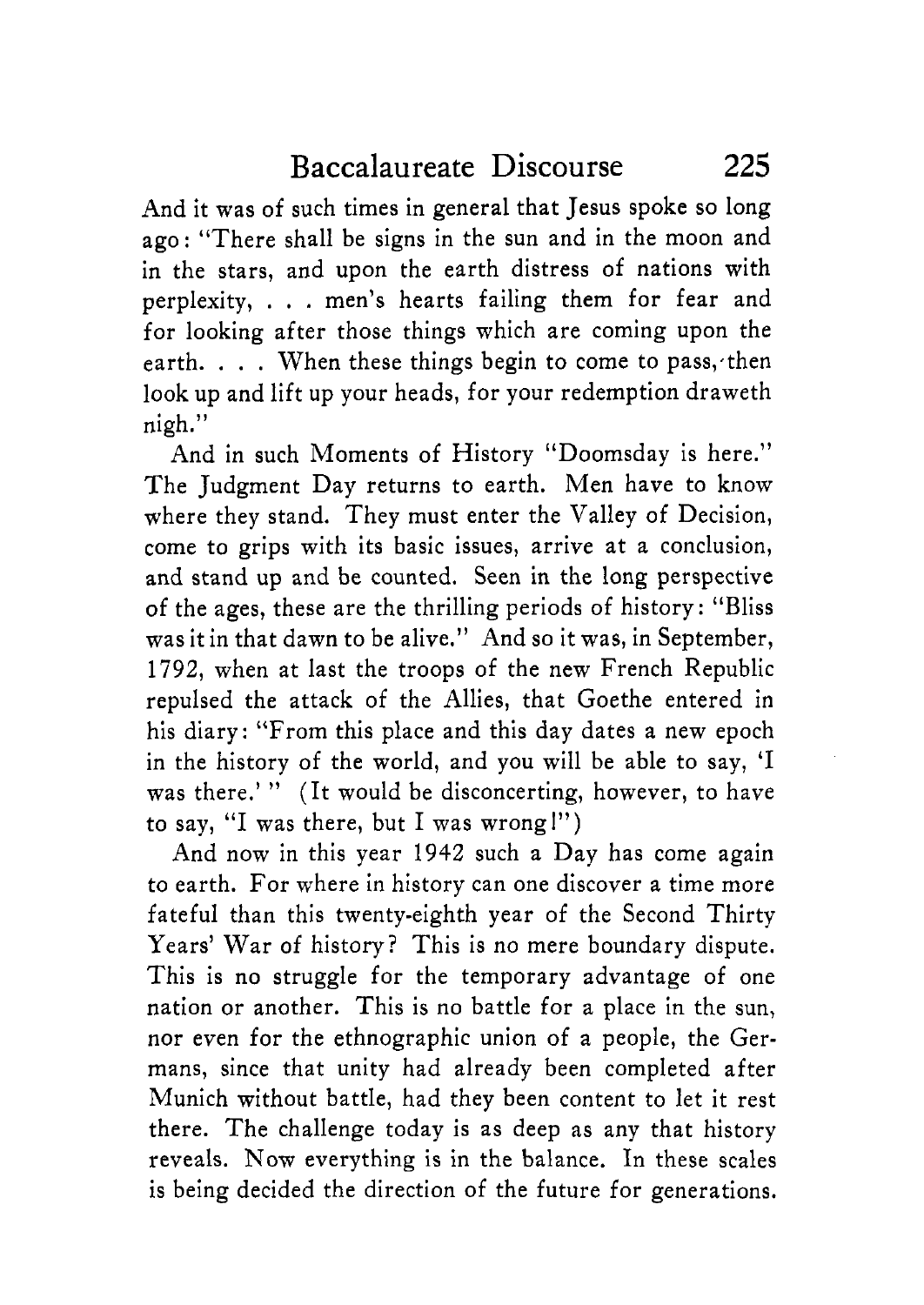In these scales is being determined what are to be the governing ideas which shall be taught to the youth of all lands. In these scales is being fixed even the faith of peoples. In a very definite sense this is a struggle for the world's soul.

For now two radically different points of view, two contradictory World Views-Weltanschauungen, as the Germans say—are in conflict: two opposite conceptions of the very structure of reality are at grips. One issues from the hard-earned experience and insights of the Race, and would continue its struggle along these upward lines- its long battle for the recognition of the dignity and significance of man: its bitter struggle for the freedom of the human spirit: its hard-won right to seek the truth and speak the truth; its aspirations after goodness as embodied in its codes and customs and humanitarian standards. And at the very heart of it, however we may have denied it in practice, however imperfectly we have as yet achieved it, is a profound reverence for the highest upreach its civilization has attainedall that centers around the name of Jesus Christ and that for which He stood and strove.

The other World View denies all this and would reverse the direction of Humanity's march. It burns books: truth is not Truth, but merely that which serves the purpose of the State. It rejects as weakness the humane code, so hardly achieved: "Many years ago," says Professor Macneile Dixon, "when lecturing to my class, I quoted a passage from Marlowe's drama *Tamburlaine.* In that play Babylon is captured and Tamburlaine orders that its citizens, bound hand and foot, be thrown into the city's lake. He is asked what is to be done with their wives and children and answers,

> **Drown** them all, man, woman and child; Leave not a Babylonian in the town!

The good lads in my audience were vastly amused by this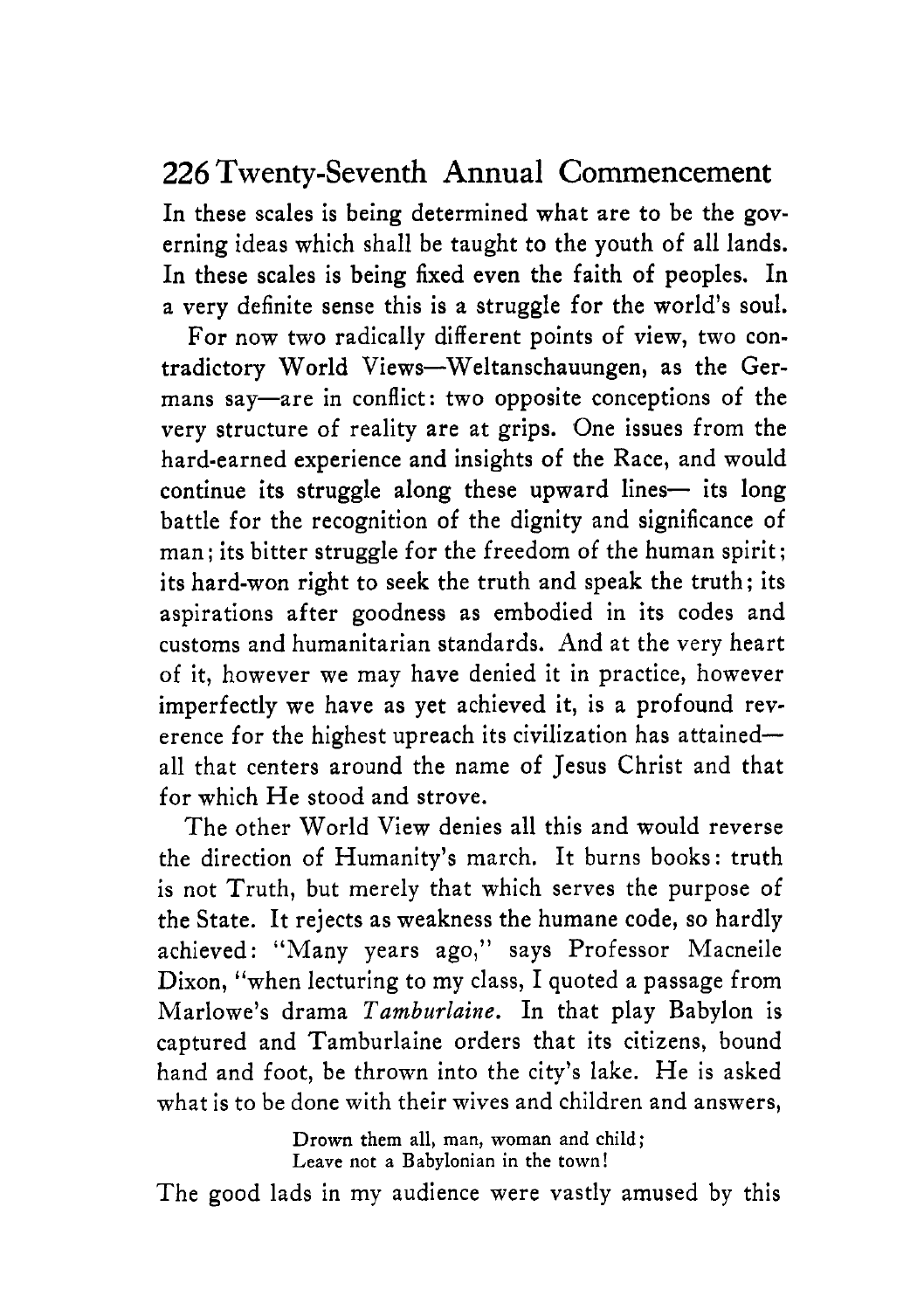outburst. It was too preposterous. Such things did not happen. Only in the fevered brains of lunatic poets did such monsters exist. They know better now, those boys. After Rotterdam"-that deliberate, calculated mass-slaughter of the citizens of an undefended city-"the thesis needs no further demonstration."'

This World View denies freedom, as the conquered peoples of Europe know full well. It denies the dignity and value and significance of human beings: ask the Jews of Europe, in their terrible and pitiable plight. It pours contempt on the best-loved figure of human history: "Everyone is either a German or a Christian,'' said Hitler. And there is a sharp dichotomy here, an "either or" : one cannot be both. And if we substitute the word *Nazi* for the word German-"Everyone is either Nazi or Christian"-this too is true.

What one World View has found Good-truth, freedom, justice, the dignity of man, Christ and His values of the spirit, the struggle toward world unity and toward equality -to the other is Evil. What one has deemed the very essence of Evil-cruelty, brutality, slavery, falsehood, racialism-by the other is exalted to the level of Good. So that the Old Issue arises again:

Give no heed to bondsmen masking war with peace. Suffer not the old King here or overseas. They that beg us barter-wait his yielding mood-Pledge the years we hold in trust-pawn our brother's blood-Howso' great their clamour, whatsoe'er their claim, Suffer not the old King under any name!

All our fathers died to loose he shall bind again.

So, once again Doomsday is here. And we have to make a choice. And this does not mean simply that we have to

'And now comes **Lidice! (Author's** note, June **11, 1942).**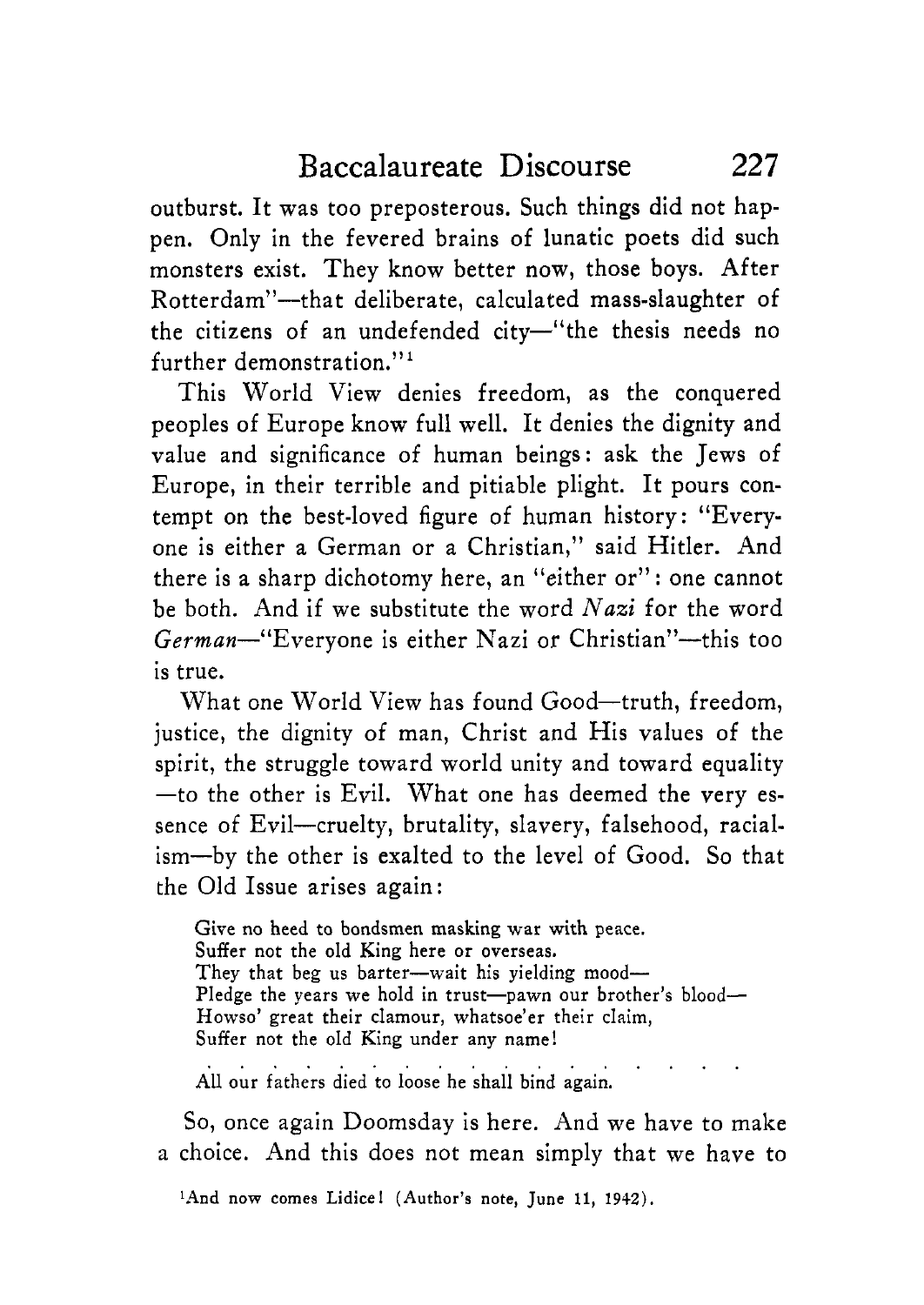make a choice regarding this war. That is of course determined, fixed. The war must be prosecuted and won or there is no use talking of a choice. It has sometimes been said that wars settle nothing: never could there be a more fatal mistake. Once wars have started, they settle a great deal. The Civil War "settled" whether this land was to be one nation or two. And this war will "settle" which of the two conflicting World Views will have the opportunity to reshape the world in the immediate future.

But the choice goes far beyond this. The nihilism of which we complain is not confined to the enemy. The line of separation between these two World Views does not simply run between the belligerents, with our enemies on one side, and ourselves and allies on the other: the line cuts through all lands. And deterioration had long since set in in our world. By the evils which Hitler represents in an extravagant and grotesque form, a mirror is held before our eyes that we may see clearly to what a pass the sins of our own civilization logically lead. And it is against "the barbarian in our own hearts" we have to fight. "I shall fight for Man. Against Man's enemies-but against myself as well."<sup>1</sup>

For if God has a controversy with His people it is because we are all selfish men : because our main preoccupation is with ourselves: because our reaction to every new proposal is a personal one, "How will this affect *me, my* wealth, *my* position, *my* future?'' rather than "How will it further the general good of men?": forgetting that once it was said, "He that saveth his life shall lose it, and he that loseth his life shall find it."

If God has a controversy with His people it is because there has been in our world too little concern for our

<sup>&</sup>lt;sup>1</sup>Antoine de Saint-Exupéry, Flight to *Arras* (New York: Reynal and Hitchcock, **1912),** p. **252.**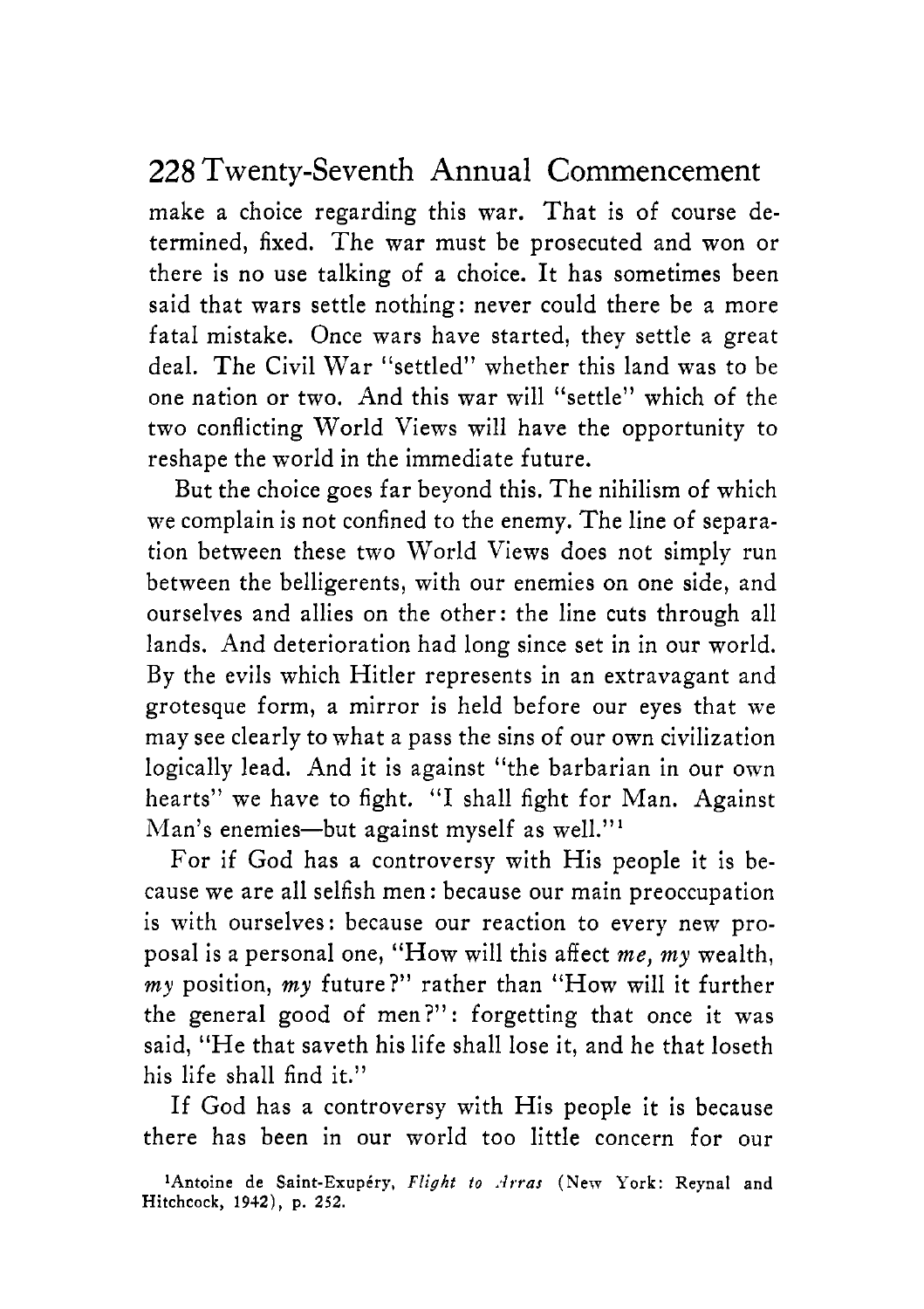brotherman, too little recognition that his fate is bound up in ours, and ours in his, even unto the least; so that for years in the United States, for example, millions were allowed to experience the greatest shock that human nature can receive, the shock of being useless, without any great concern on the part of many of us: forgetting that word of old, "We are members one of another, and if one member suffers, all the members suffer with it." A plain fact of the last ten years is that Hitler climbed to power on the backs of the unemployed in Germany, and it was this frustration, this sense of uselessness, in millions of lives which made his way easy.

If God has a controversy with His people it is because there has been in our world too little corporate sense; too little conviction of human solidarity and interdependencetoo little conviction that the world has now become one, for better or for worse; that whatever happens anywhere now, in the end if not in the beginning happens to us : and that we must therefore organize our world accordingly. But lacking this, the great White Race which has a genius for organization has not even been able to organize itself, to say nothing of the world, and is now slowly bleeding itself white in a vast civil war, while Asia lifts its head and looks about.

If God has a controversy with His people it is because there has been too little recognition of our common humanity, and of our common destiny, along with the colored peoples of the earth-the people of Ethiopia, and of India, of Japan and China and Thailand and Burma, our own Negroes: too convenient an assumption that we are not our brother's keeper, no matter what suffering and death is rained upon other peoples. "We are only a small race," said the daughter of the Emperor of Ethiopia as the Italians were marching in, "but I am seventeen and its leading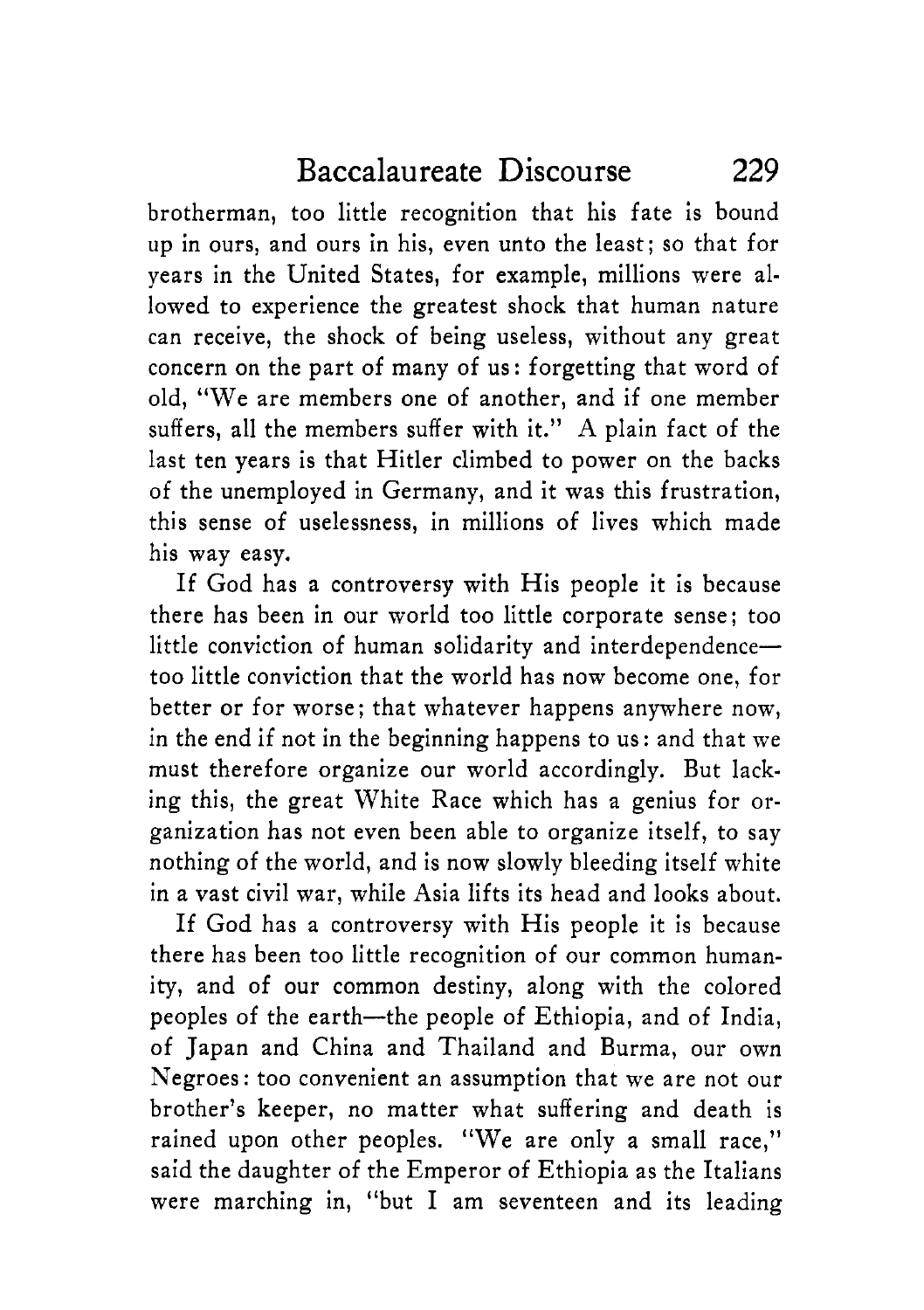daughter, and I know, as you know, that if mankind lets armies and gas destroy my country and people, civilization will be destroyed too. We have a common cause, you and I." And so in times of crisis these old skeletons of past neglect come stalking out of the closets of the world to haunt us and trouble our peace. It is said of one of the foremost world leaders that he has a curious blind spot: when he speaks of Humanity what he really means is the White Race -forgetting that it has been said, "Ye are all brethren."

If God has a controversy with His people it is because the present crisis is deeper still and touches the loss even of faith itself. Man has lost his former spiritual significance, and History is deprived of its spiritual meaning, and both have become simply part of an immense biological process, full of sound, full of fury, but *signifying* nothing. So that millions of people, especially among the young, having been deprived of any sense of profound meaning in life became easy prey to the new Barbarian who knows nothing but hate, to whom nothing is sacred, nothing is holy.

And so Doomsday is here. And we have to choose. And the choice is quite explicit. The Russian philosopher Berdyaev has said, "The hour has struck when after terrible struggle, after an unprecedented de-Christianization of the world, and its passage through all the results of that process, Christianity will again be revealed in its pure form. Then it will be clear what Christianity stands for and what it stands against. Christianity will again become the one and final refuge of man. When this purifying process is finished it will be seen that Christianity stands for man, and for humanity, for the value and dignity of personality, for freedom, for social justice, for the Brotherhood of men and nations, for enlightenment and truth, for the creation of a new and better life. And it will be clear that only Christianity stands for these things."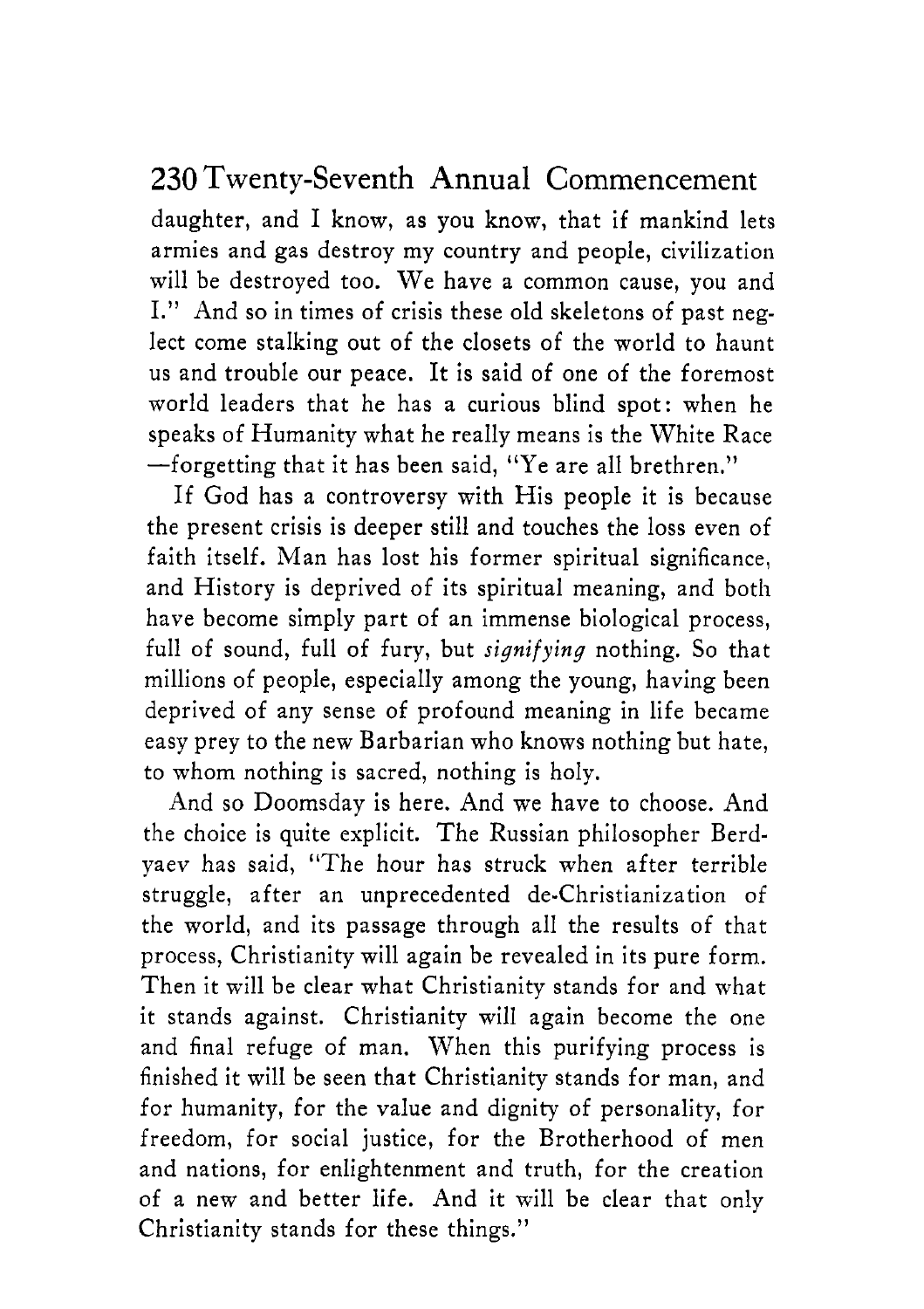The most hopeful feature of our present situation is that there are multitudes of people, more I believe than ever before in history, who under the merciless, shattering hammer blows of events now realize that there must be a reorientation of our point of view, and who are prepared for the great changes which must take place. There is an old Polish proverb : "I am born not of earth but of the pain that molded me." And it is out of the frightful ordeal to which our age has been subjected that a change has come over the thinking of men. At least we know now that to pursue the old paths is to plunge deeper, ever deeper, into disaster. After the last war, that almost mythical figure out of Arabian Nights, Lawrence of Arabia, wrote bitterly in his memoirs: "When we achieved and the new world dawned, the old men came out again and took from us our victory and remade it in the likeness of the former world they knew. Youth could win, but had not learned to keep, and was pitiably weak against age. We stammered that we had worked for a new heaven and a new earth. They thanked us kindly, and made their peace."

But now we have reached the stage where we shall have to discover a more profound approach to our problems, lift ourselves to a new level of thinking and acting if there is to be an end to the vicious circle. Why was Sir Stafford Cripps sent to India? Not simply because of his sheer ability, and because behind him is a record as a lawyer as brilliant and as exceedingly able as that of any other member of the British bar: but also because Sir Stafford Cripps is a profoundly religious man, a deeply convinced Christian person who could therefore be counted upon to approach the people of India with no sense whatever of superiority or condescension, but recognizing in the Indian a man and a brother "for whom also Christ died," his equal in the sight of God, entitled to equal opportunity to freedom and to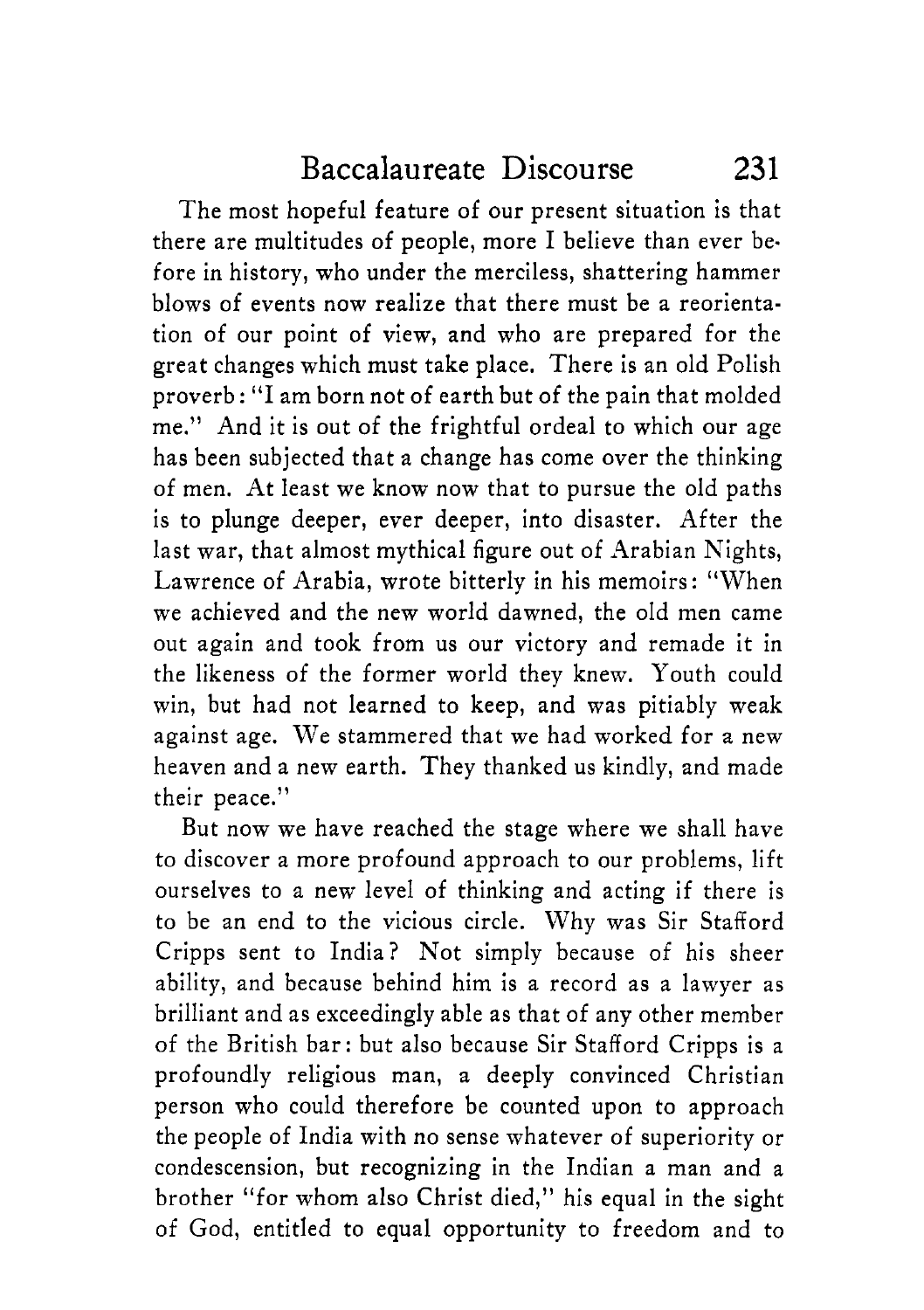justice and to equality of opportunity in the development of his gifts. And where indeed are we to find the solution of tfie color question except on such a level, where we can see this problem in its most universal terms-if I may dare to put it so, try to see this problem through the eyes of God, Who looks at man not in terms of the color of his skin or his nationality or his economic class, but sees us all as human souls feebly groping toward the light, each with his gifts and potentialities, each entitled to equal opportunity for self-development, On such a level an atmosphere would be created in which apparently insoluble problems would break down and become capable of solution. More books, more brains, more education, more science, these will not save this world: the world now needs Something which will lift us above our tensions and animosities and divisions, Something we can all believe in and trust in common, Something which will bind us together and set us working together in a common cause. And only in God, in Whom all men live and move and have their being, Whose all-sustaining beauty runs through all and doth all unite, Whose holy will is for the good of all, do we find that unity of spirit which is the very bond of peace and common endeavor.

And now in this year 1942 Doomsday is here. And we have to choose. At least we know we can no longer be neutral in this whole matter-half for Christ, half against Christ-miniature statesmen of the world, tiny Bismarcks, for example-a man who in his private life was a pious, evangelical Christian gentleman, but who deliberately saw to it that Christ had nothing to say about the foreign policy of his government, thereby accelerating the *descensus averni,*  the descent into hell of the human race. And the choice has become quite explicit: either the pagan world which Mr. Hitler offers us, with its denial of those values which the